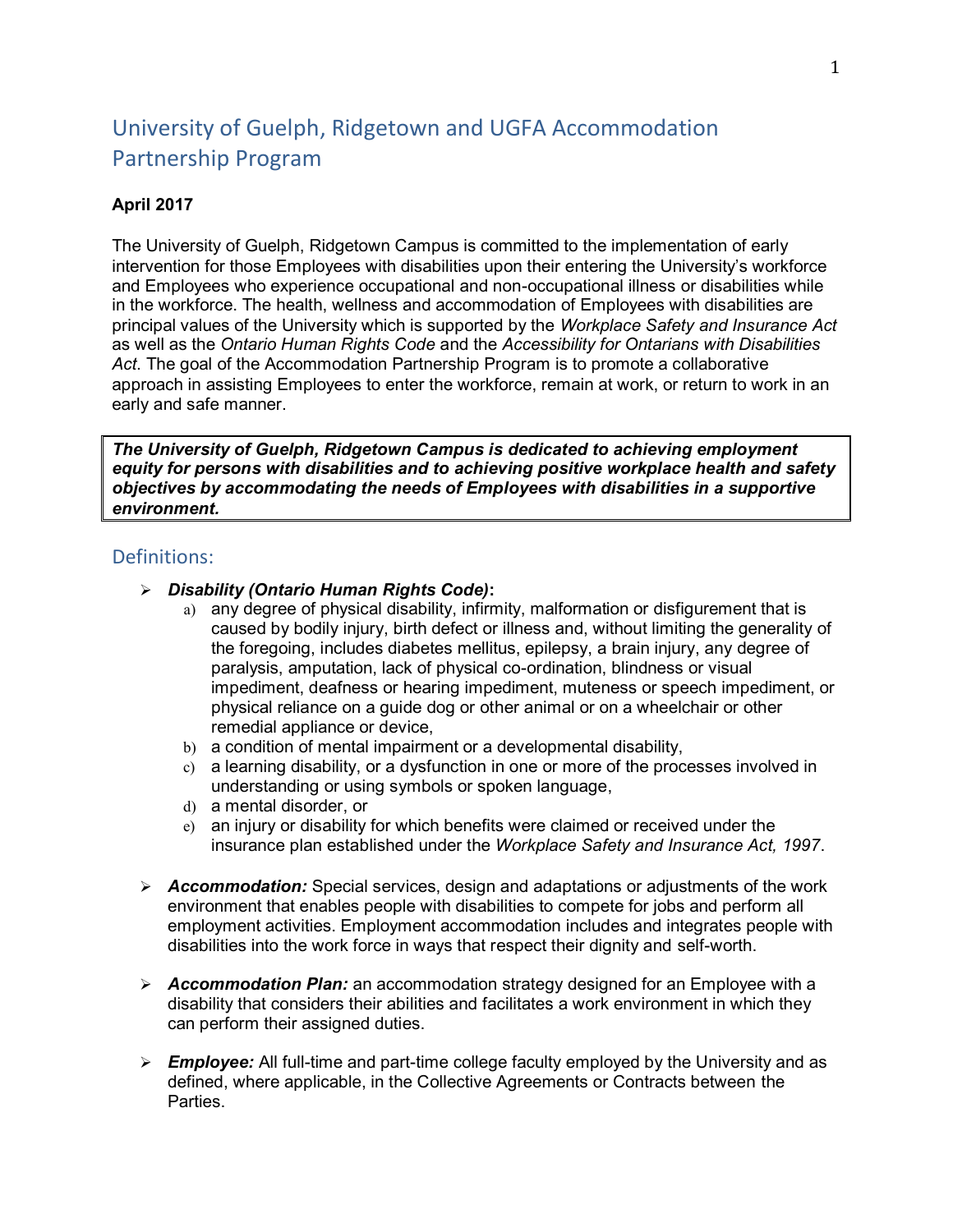- ➢ *FASR: Faculty and Academic Staff Relations*
- ➢ *UGFA: University of Guelph Faculty Association*
- ➢ *Return to Work Plan:* an accommodation strategy designed to help an Employee who was off of work due to illness or disability transition into employment duties.

# Program Objectives

The objectives of the Accommodation Partnership Program are:

- 1. To maintain a sense of confidence and dignity for Employees with disabilities and to promote an environment of support for the Employee's participation.
- 2. To support the employment of persons with disabilities within the University of Guelph, Ridgetown through proactively addressing their accommodation, including workplace modifications, wherever possible, before the commencement of their service.
- 3. To support Employees with disabilities to remain at work or to provide an early and safe return to work so that they can work to their full potential as soon as possible.
- 4. To provide modified work for Employees with disabilities that is both safe and meaningful. The work provided will not expose the Employee to conditions which might aggravate the original injury or illness, supporting the Employee's recovery.
- 5. To ensure compliance with the standards outlined in the *Workplace Safety and Insurance Act*, the *Ontario Human Rights Code*, and the *Accessibility for Ontarians with Disabilities Act*.
- 6. Comply with Employee agreements, in a manner that is consistent with the provisions of  the *Ontario Human Rights Code*.

# Program Guidelines

 The Accommodation Partnership Program is designed to assist Employees with both work related and non-work related medical conditions/disabilities to enter or remain at work or return to work in an early and safe manner. Each partner, (which includes Director/Associate Director, Occupational Health & Wellness, Employee, UGFA, co-workers, Faculty and Academic Staff Relations) has a role in the Accommodation Partnership Program. Each partner has legislated responsibilities in the accommodation process under the *Workplace Safety and Insurance Act*, the *Ontario* 

 *Human Rights Code* and the *Accessibility for Ontarians with Disabilities Act.* The roles and responsibilities section of the Program Guidelines are intended to help partners identify and meet their respective obligations.

 The Program Guidelines also provide a framework for the development of an accommodation plan and monitoring of that plan. Each person's needs are unique and therefore require unique solutions.

 Early disability disclosure and accommodation will help to ensure Employees with disabilities are able to work effectively in their environment. An Employee needs to provide medical documentation to Occupational Health & Wellness as to restrictions and potential accommodation requirements. Once a disability is disclosed and medical documentation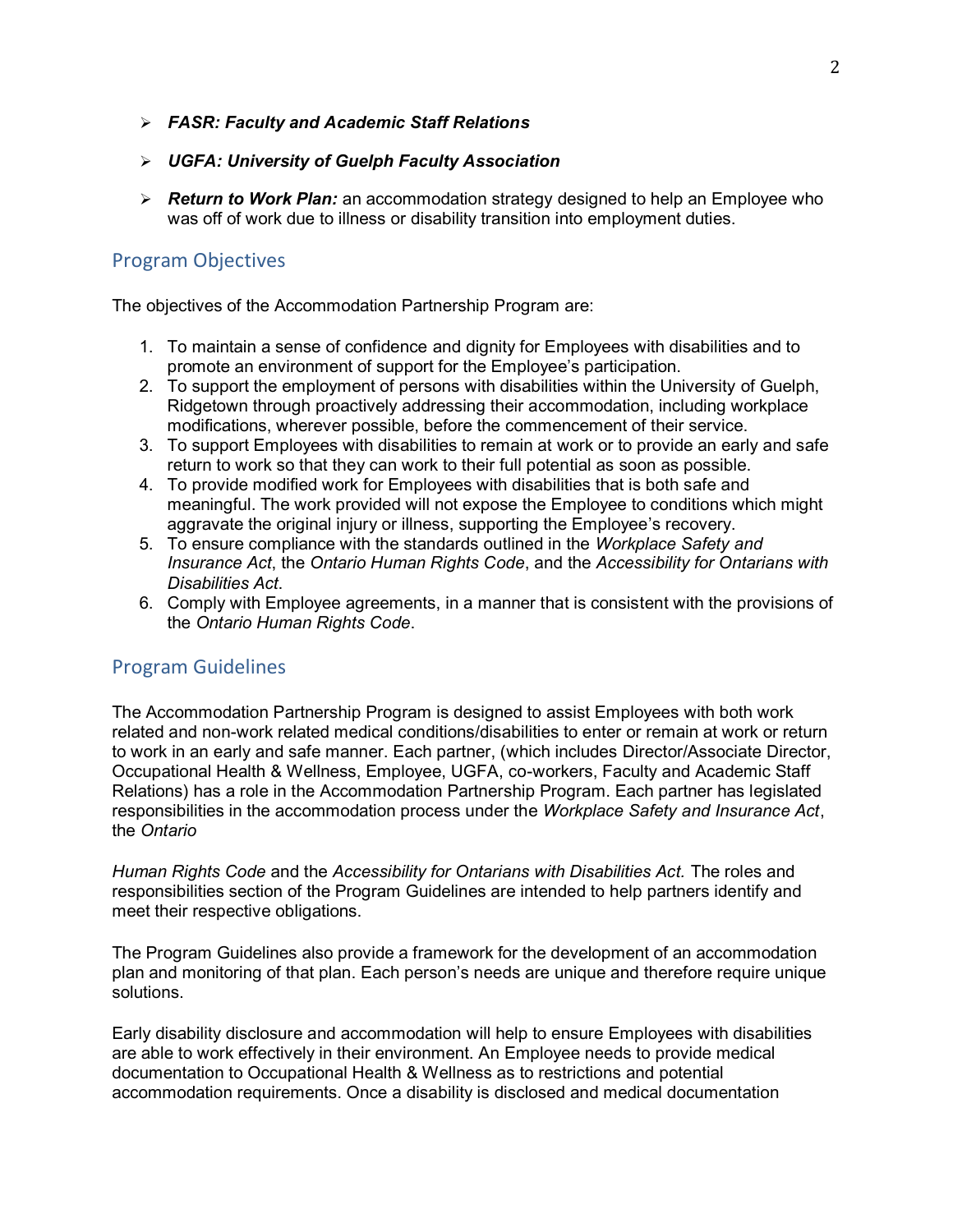received, the other partners, focusing on the restrictions provided will collaborate to develop a plan for accommodation with the Employee and carry out follow up.

# **Confidentiality**

 All medical information received by Occupational Health & Wellness will be treated as confidential and will not be released without the specific written authorization of the Employee in question. Only the recommended restrictions and functional abilities will be shared with the workplace parties/partners on a need to know basis in the development of an appropriate accommodation plan.

# Roles and Responsibilities

 The goal of providing accommodation tailored to each Employee's specific needs is more readily achieved with a collaborative effort. Therefore, the following responsibilities are important elements in regards to a successful return to work/ accommodation program:

## **1. Employee**

- ➢ If an Employee is requesting accommodation, they will, as soon as possible, report an illness or a disability to Occupational Health & Wellness<sup>1</sup> only to the extent necessary to identify accommodation needs;
- ➢ Provide information regarding relevant restrictions or functional limitations, including information from health care professionals, where appropriate and as needed by Occupational Health;
- $\triangleright$  If the University needs more information, the University can submit written requests to the Employee (who may choose to also forward to the UGFA), and if the Employee agrees that the requests are appropriate, he/she can put those requests to his/her medical practitioner or authorize his/her practitioner to talk to Occupational Health and Wellness;
- $\triangleright$  Co-operates with any experts whose assistance is required to manage the accommodation process;
- $\triangleright$  Participates in the development, implementation and evaluation of the return to work/accommodation plan, including regular follow-up with Occupational Health & Wellness;
- ➢ Promptly communicates to Director/Associate Director and to Occupational Health & Wellness when there is a change in status (e.g., medical status; functional abilities, etc.);
- ➢ Promptly seeks medical attention as indicated and follows the restrictions recommended by his/her treating practitioner;

i<br>I  $^{\rm 1}$  In the case of a work-related injury this must be reported directly to the Director/Associate  $^{\rm 1}$  Director as soon as it is known. The Director/Associate Director will initiate the appropriate reporting to Occupational Health & Wellness.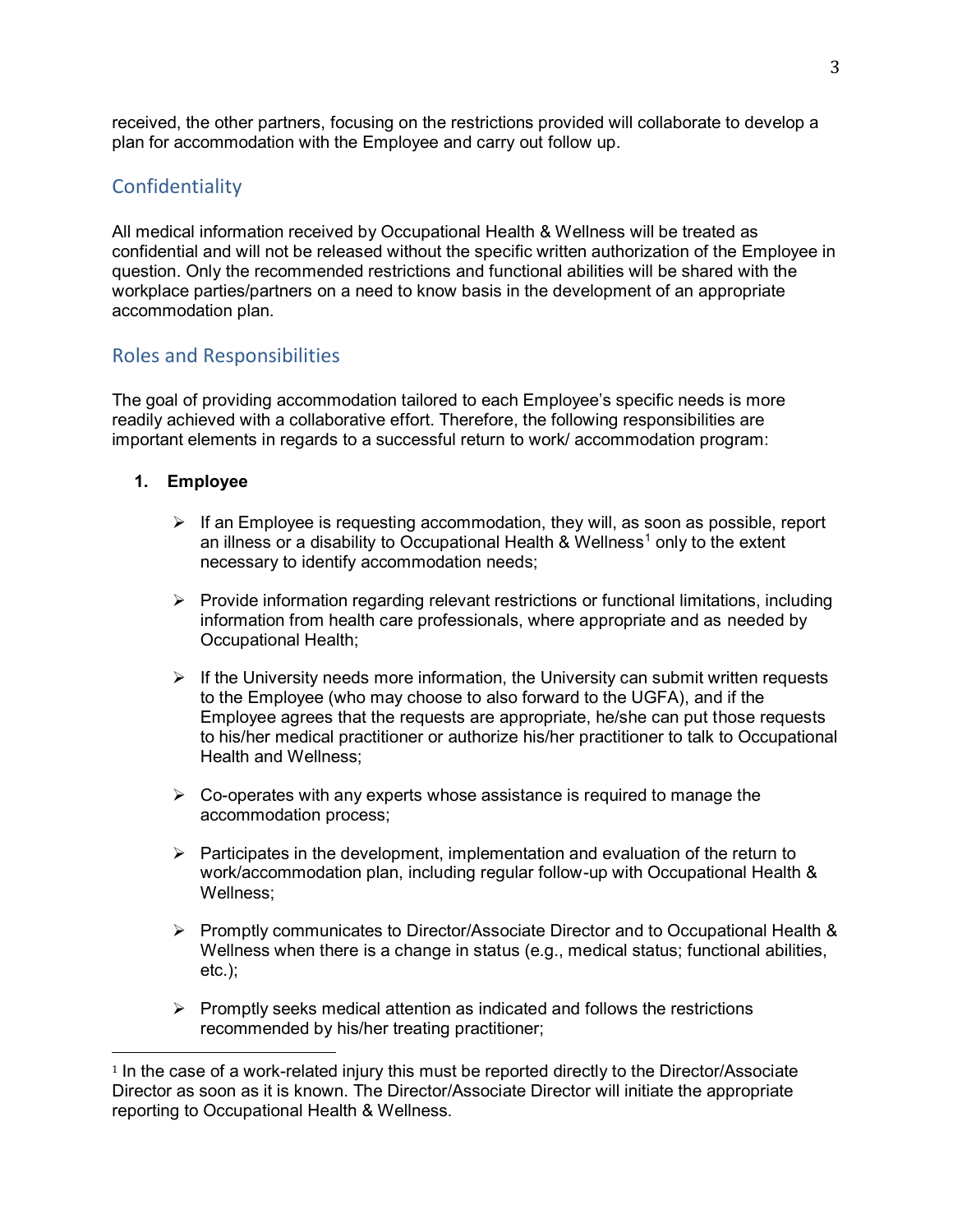➢ Works within recommended capabilities and precautions as set out in the accommodation plan.

### **2. Director/Associate Director**

- ➢ Promptly notifies Occupational Health & Wellness of any reported illness or disability that might require accommodation;
- ➢ Participates fully in the development, implementation and evaluation of the accommodation plan;
- ➢ Provides a supportive environment for the Employee and his/her peers/co-workers;
- ➢ Provides input regarding Employee's role and potential modified duties;
- ➢ Attends follow-up meetings.

### **3. Occupational Health & Wellness**

- ➢ Manages and maintains all accommodation, documentation and medical records.
- ➢ Obtains, clarifies and evaluates medical information to the extent permitted by the relevant collective agreement/contract and with the consent of the Employee where required;
- ➢ Obtains expert opinion(s) or advice when needed to the extent permitted by the relevant collective agreement/contract and with the consent of the Employee where required;
- $\triangleright$   $\;$  Communicates with medical professionals in obtaining work restrictions to the extent permitted by the relevant collective agreement and with the consent of the Employee where required;
- ➢ Arranges for assessments, supports or workplace modifications;
- development, implementation and evaluation of a return to work/accommodation ➢ Liaises with Director/Associate Director, FASR, UGFA, WSIB/Insurer in the plan;
- ➢ Monitors the Employee within the modified work and/or accommodation program and recommends changes as appropriate;
- ➢ Provides support and follow-up for the Employee through the return to work/accommodation process;
- ➢ Maintains communication with all parties including the Employee, the UGFA , FASR, treating professional and WSIB/Benefit Provider;
- ➢ Reviews progress of treatment plan and return to work goals.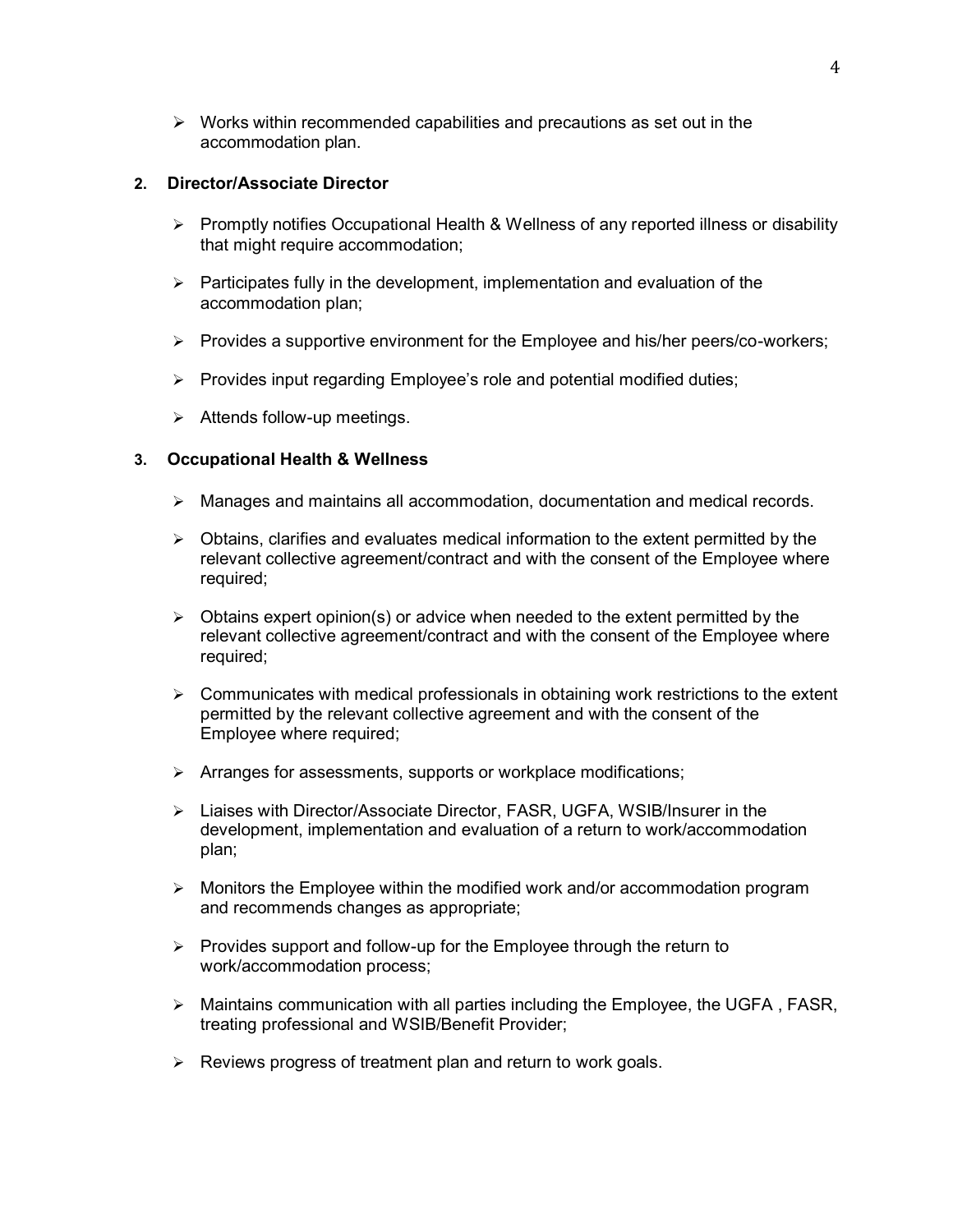## **4. University of Guelph Faculty Association**

- ➢ Provides support to Employee throughout process;
- ➢ Provide information regarding the collective agreement, health and safety legislation and the duty to accommodate under the *Ontario Human Rights Code.*
- ➢ Participates in the development, implementation and evaluation of the return to work and other accommodation plans;
- ➢ May assist in job placement for Employees with temporary or permanent restrictions;
- ➢ Assist the Employee with conflict resolution and effective communication with the organization;
- $\triangleright$  May assist with insurance claims appeals, if applicable.

### **5. Other employees**

 ➢ Employees must cooperate in the implementation of the accommodation as required by law.

### **6. Faculty and Academic Staff Relations**

- ➢ Provides support and advice to the Director/Associate Director in exploring alternative work arrangements for Employees;
- ➢ Liaises with the UGFA when necessary;
- ➢ Participates in the placement of Employees who can no longer perform the essential duties of their job;
- ➢ For Employees that are unable to be accommodated within the current work unit, explores alternative long term and short-term work accommodation possible or available outside current work unit.

# Development of Accommodation Plan

 If an Employee is seeking accommodation, the Employee should promptly report an illness or a disability $^2$  to Occupational Health & Wellness to identify accommodation needs. He or she should also provide information regarding relevant functional abilities and restrictions, only to the extent necessary to implement an accommodation, including information from health care professionals, where appropriate and as needed by Occupational Health. Upon receiving this notification, Occupational Health will contact the Employee with a disability:

 $\overline{\phantom{a}}$  $^2$  In the case of a work-related injury this must be reported directly to the Director/Associate Director as soon as it is known. The Director/Associate Director will initiate the appropriate reporting to Occupational Health & Wellness.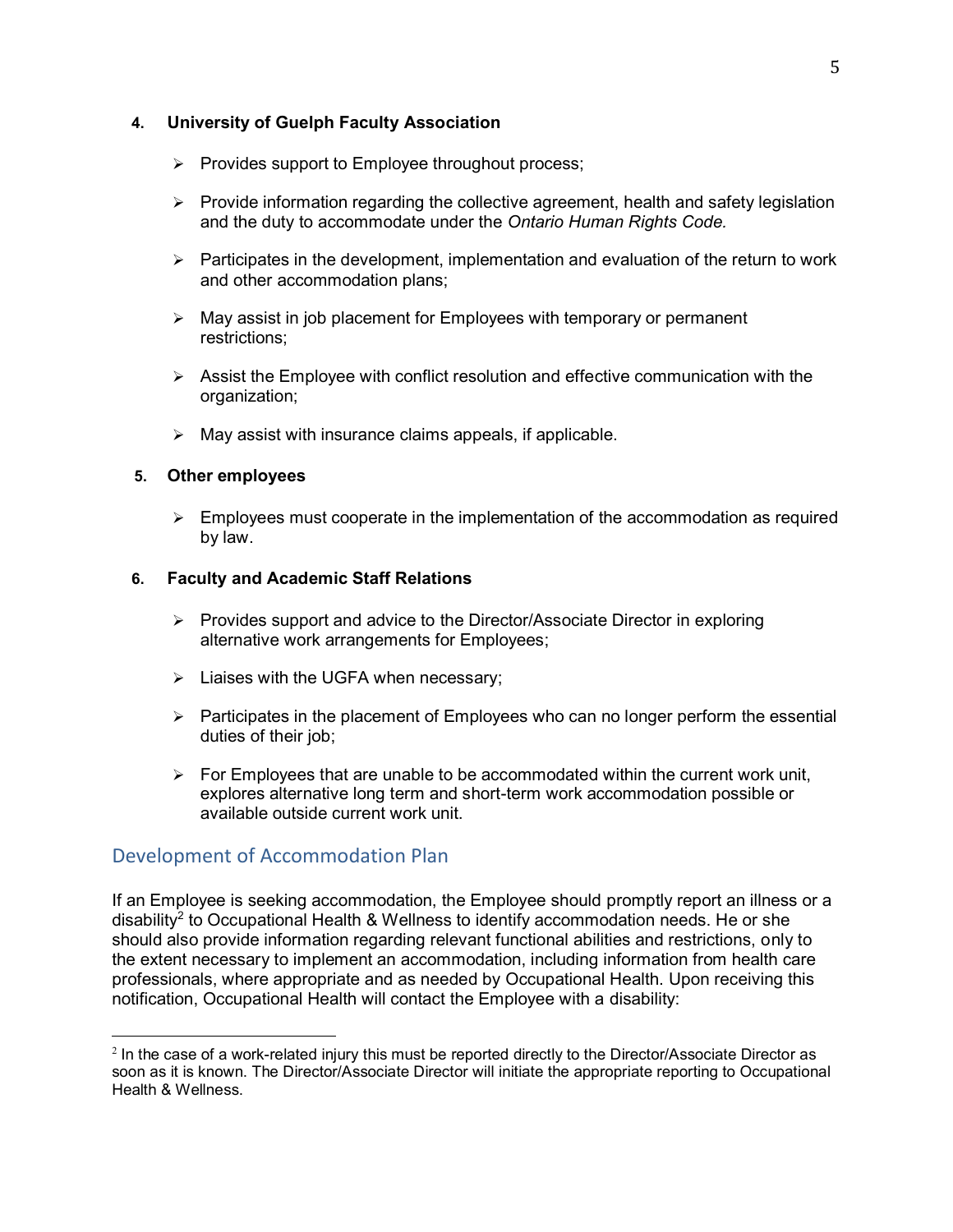- $\triangleright$  as soon as possible after an injury;
- ➢ as soon as possible after notification of the Employee's medical absence;
- $\triangleright$  as soon as possible after it is notified of the hiring of an Employee with a disability; or,
- $\triangleright$  as soon as possible after it is notified that an Employee with a disability requires accommodation.

 Occupational Health & Wellness will maintain communication with the Employee and the person to whom they report. Based on the medical documentation and/or information about functional abilities provided, an individualized plan will be developed that could include the following elements**:** program goals; time frames; abilities and restrictions; appropriate assessments, e.g. ergonomic assessments, modified hours and duties where appropriate; supportive measures and program review dates. Normally, the Director/Associate Director and Occupational Health & Wellness (and other partners, where required) will collaborate to implement the accommodation plan.

 Ultimately accommodating an Employee in their current role is most desirable however, this is not always possible. Below is a hierarchy to assist in providing structure when developing individual accommodation plans.

- 1. Determine if the Employee can perform own job without modifications;
- 2. Determine if the Employee can perform own job in a modified or "rebundled" form;
- 3. Determine if the Employee can perform another job without modification;
- 4. Determine if the Employee can perform another job in a modified or "rebundled" form.

## Monitoring/Review of Accommodation Plan

- 1. Continuous communication between all partners shall be maintained. Any concerns observed by a partner should be raised as soon as possible.
- 2. Where necessary, to the extent permitted by the relevant collective agreement/contract and with the consent of the Employee where required, medical information will be updated on a regular basis through follow-up with Occupational Health and the restrictions will be communicated to the department based on the medical documents.
- 3. Progression will be benchmarked with the Accommodation Partnership Program goals and with disability accommodation guidelines.
- 4. The accommodation plan will undergo regular review, where appropriate. Adjusted identified alternative supports and reassessment will be arranged as required.
- 5. Where progression has ceased, the accommodation plan may be stopped when:
	- (a) the Employee no longer has functional limitations;